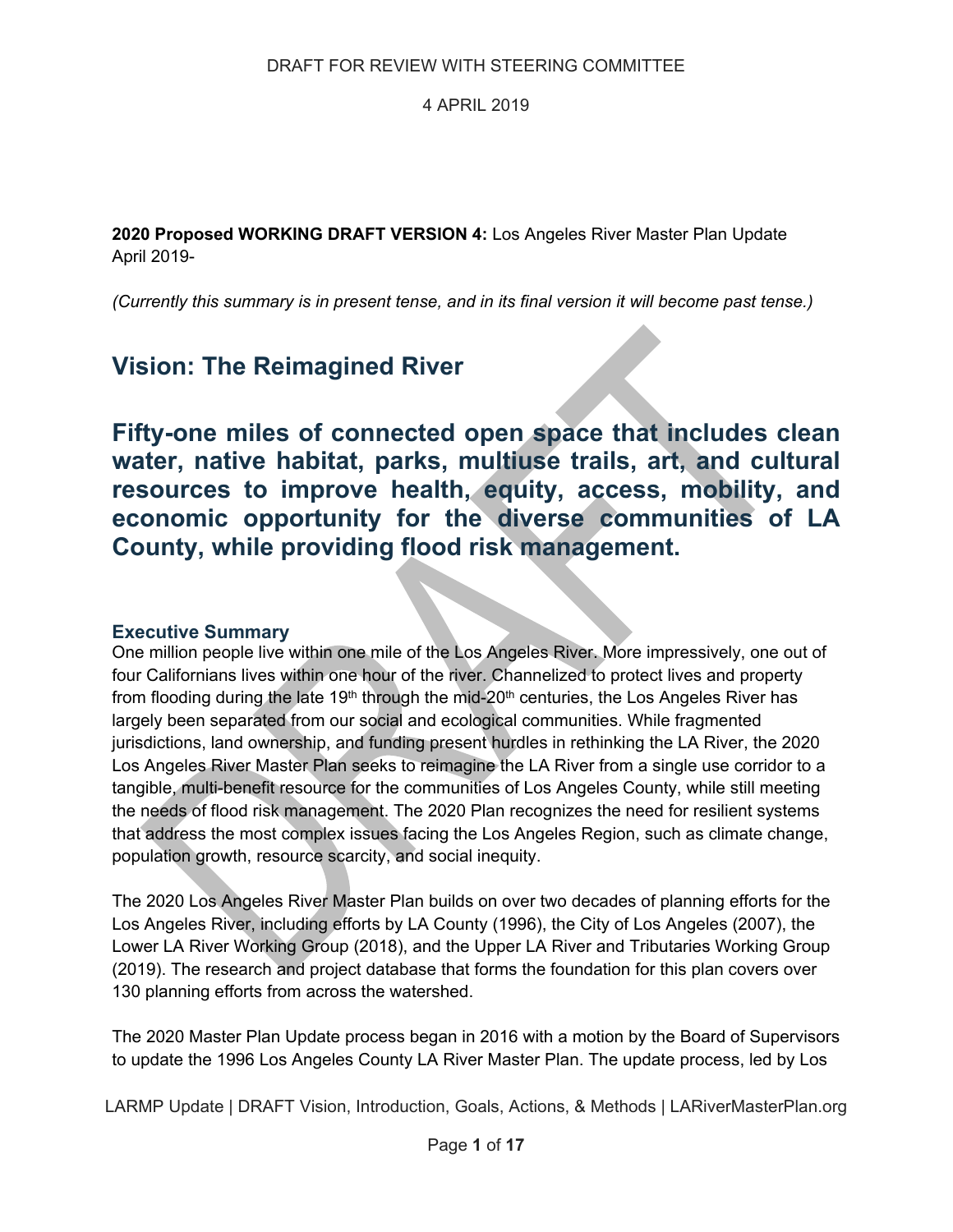# 4 APRIL 2019

Angeles County Public Works, is supported by an Internal County Team with representatives from each LA County department. A Steering Committee of 41 members representing municipalities, non-profit organizations, or other governmental and non-governmental entities provides input and expertise in issues related to water, people, or the environment. In addition to the technical team and steering committee, the update process includes a robust public engagement program designed to provide opportunities for LA County residents to express ideas for the future of the river.

The 2020 Master Plan is based on a watershed and community approach to update the corridor plan. This approach is unique from previous efforts in that analysis work, including ecosystem, demographic, and hydrologic studies were conducted for the entire 834 square mile watershed. Recognizing that these systemic and natural elements cannot be studied in isolation, several studies were investigated at an area larger than the watershed. This research is now publicly available and can be utilized for parallel efforts within the watershed.

There is no singular, 51-mile solution for the LA River. Projects along the river should reflect the needs and opportunities of specific reaches and provide multiple benefits that respect the needs of flood risk management while enhancing the environment and strengthening our communities through the celebration of local culture and creation of jobs. While design interventions in the Master Plan focus on elements along the main stem within and immediately adjacent to the river right-of-way,1 the Master Plan's vision, goals, actions, and methods require an understanding of, and coordination with, parallel efforts such as the Upper River and Tributaries Working Group (AB466), the Lower LA River Working Group, Metro, the Regional Water Quality Control Board, and watershed management plans. Additionally, coordination between LA County, municipalities, other governmental entities, and non-profit organizations will be necessary to achieve the robust vision and goals of this Master Plan. The Reimagined LA River relies on these collective efforts to envision the future of the LA River, its watershed, and all of LA County.

# **Organization of the Master Plan Document**

The 2020 LA River Master Plan is organized based on a series of goals, actions, and methods. Each goal represents an active future priority for the LA River. These goals, which include many principles from previous or parallel planning efforts, guide policy and project development throughout the Master Plan.

 <sup>1</sup> The LA River Right-of-Way is within the operations and maintenance jurisdiction of Los Angeles County Public Works (Flood Control District) and the United States Army Corps of Engineers (USACE).

LARMP Update | DRAFT Vision, Introduction, Goals, Actions, & Methods | LARiverMasterPlan.org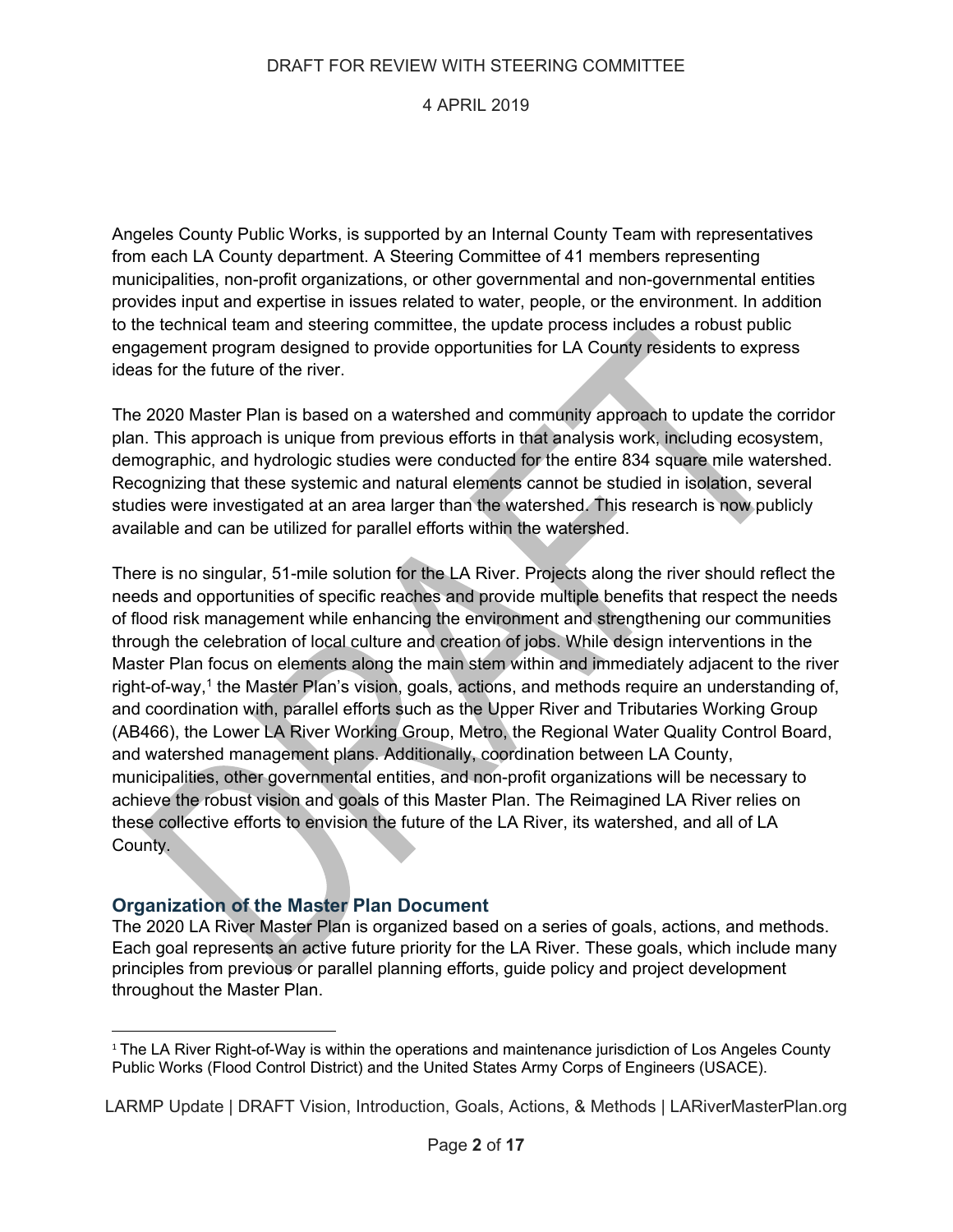# 4 APRIL 2019

Within each goal, a series of actions describes steps that should be taken to achieve the goal. Actions include a series of tangible methods that describe specific ways to reach the goals. In many cases, actions are related to specific LA County Departments and their missions. The realization of the goals will require collaboration between many LA County departments.

# **Role of the County and Coordination**

Similar to the 1996 LA River Master Plan, the 2020 Plan will be used to guide all departments of LA County in decision making for LA River projects and facilities owned, operated, funded, and/or maintained by the County. Other agencies and municipalities are encouraged to adopt the LA River Master Plan for their jurisdictions and communities and partner with LA County in making the Reimagined River a reality.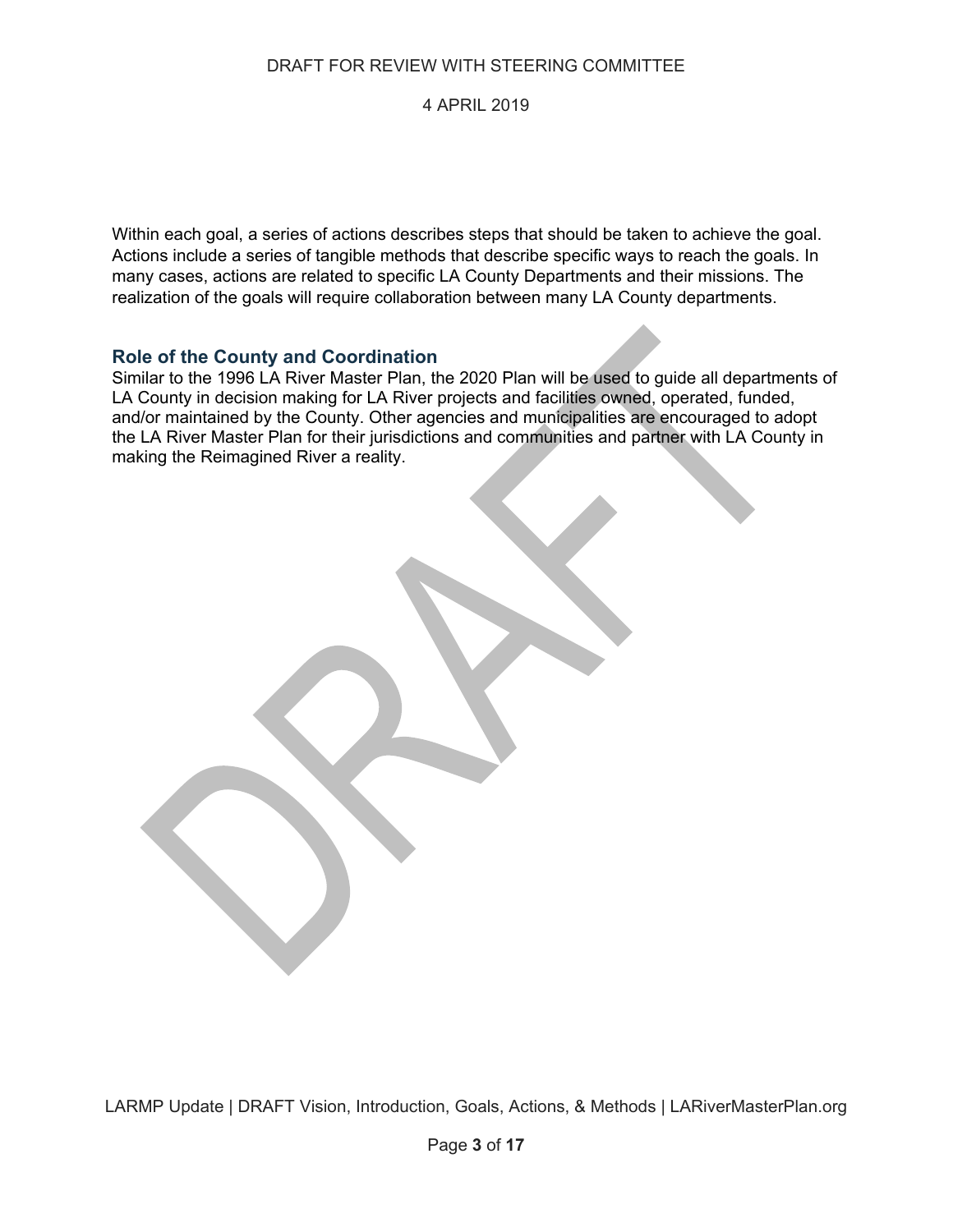# 4 APRIL 2019

# **Working Table of Contents**

### *FRONT MATTER*

Table of Contents, Acknowledgements, Letter of adoption/resolution

### *SECTION I: INTRODUCTION*

(Chapter 1) Executive Summary How to Use This Document, Vision and Goals (Introduction), Planning Timeline (Chapter 2) Master Plan 2020 1996 Plan Info/Summary Literature Review and Planning Context Players and Jurisdictions Water, People, and Environment Themes Process

### *SECTION II: CONTEXT*

(Chapter 3) History of the River (Chapter 4) Existing Conditions Summary River Ruler System Inventory and Analysis (Chapter 5) Engagement Summary (Chapter 6) Gaps: Needs and Opportunities

### *SECTION III: THE FUTURE OF THE LA RIVER*

(Chapter 7) Goals (Chapter 8) Design Framework Programmatic Strategy, Kit of Parts, Deployment

### *SECTION IV: IMPLEMENTATION*

(Chapter 9) Public Stewardship (Chapter 10) System Management (Chapter 11) Operations and Maintenance (Chapter 12) Funding Sources (Chapter 13) Implementation and Funding Matrix

### *BACKMATTER*

Glossary

# *APPENDICES (SEPARATE DOCUMENTS)*

### *VOLUME I: LA RIVER DESIGN GUIDELINES*

### *VOLUME II: TECHNICAL BACKUP DOCUMENTS*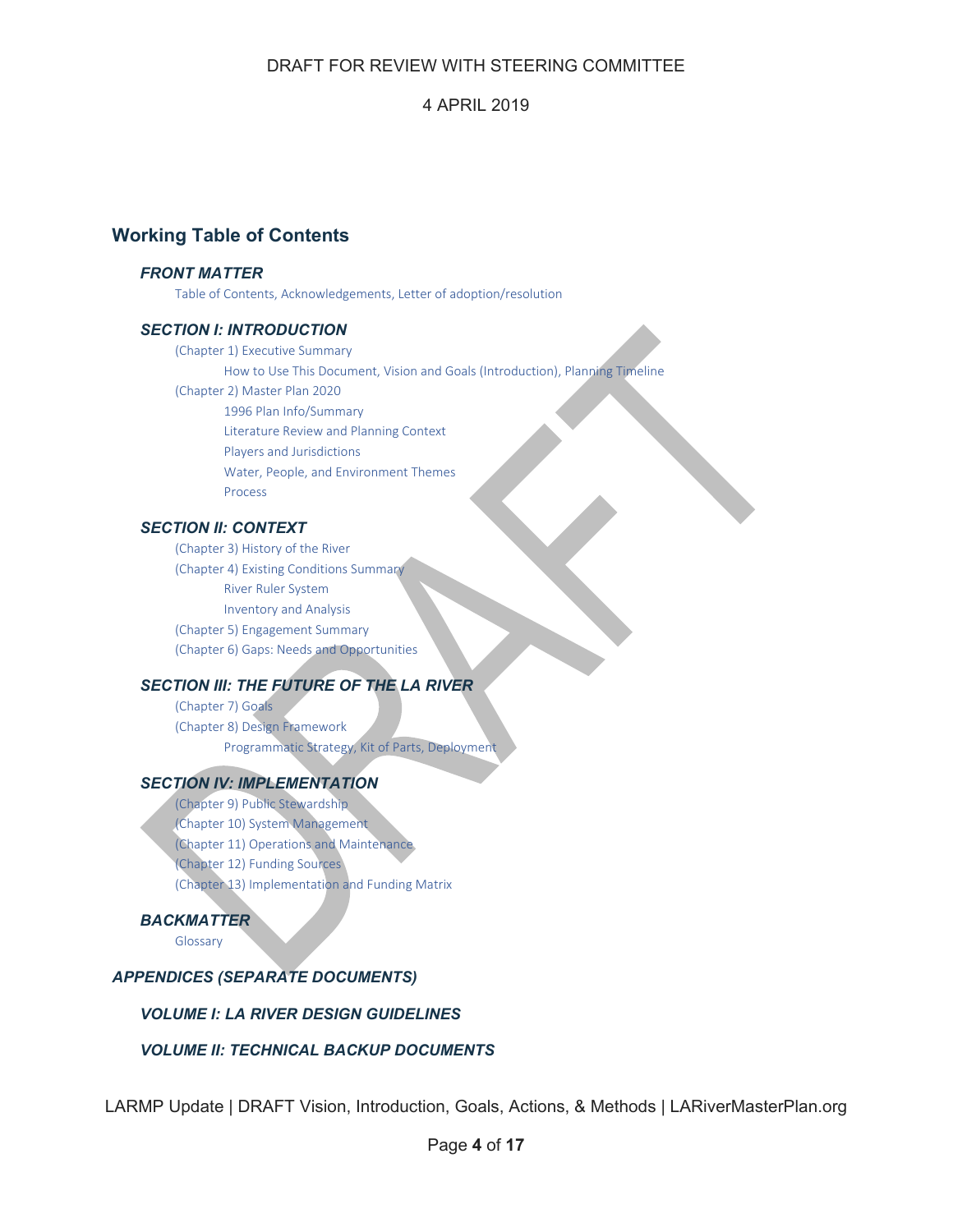# **1. Goal: Reduce flood risk and improve resiliency.**

### *1.1. Reduce flows into the river.*

- 1.1.1. Ensure all development within the watershed incorporates low impact development techniques.
- 1.1.2. Evaluate regional scale upstream flood detention basins.
- Coordinate with Watershed Management Programs/Enhanced Watershed Management Programs (E/WMPs) and other watershed management efforts to expand stormwater conservation for groundwater recharge, increase distributed stormwater capture, and reduce effective imperviousness in the watershed.
- 1.1.4. Manage dry-weather flows to discourage the growth of non-native vegetation.

### *1.2. Increase capacity of the river in high risk areas and provide flood risk management to at least the 100-year flood event.*

- 1.2.1. Prioritize natural features and processes for flood risk reduction.
- 1.2.2. Purchase or otherwise reclaim land along the channel and immediately adjacent floodplain areas.
- 1.2.3. Widen and deepen the channel or raise levees.
- 1.2.4. Build bypass channels and tunnels.
- 1.2.5. Manage sediment in the river channel and before it accumulates in the river channel.
- 1.2.6. Manage vegetation and remove invasive plants.

### *1.3. Include climate change research in the planning process for new projects along the river.*

- 1.3.1. Conduct inter-institutional study on climate change impacts in the LA Basin and how they impact hydrology.
- 1.3.2. Apply latest accepted climate change prediction models in flood risk reduction planning.

### *1.4. Improve and refine emergency preparedness.*

- 1.4.1. Increase awareness of the hazards associated with high flows in the river.
- 1.4.2. Develop appropriate Emergency Action Plans (EAPs) that cover specific areas of the river where needed, including the dams and levees along the mainstem and the tributaries.
- 1.4.3. Conduct emergency preparedness exercises that test the EAPs.
- 1.4.4. Improve flood forecasting capabilities.
- 1.4.5. Refine warning and monitoring criteria for the river corridor.
- 1.4.6. Develop appropriate warning systems such as sirens, lights, or geo-targeted text message alerts to inform users of impending rain or rising water.
- 1.4.7. Develop flood-specific evacuation plans.
- 1.4.8. Consider and plan for evacuation of special needs populations.
- Evaluate critical infrastructure and facilities located in the floodplain and reduce vulnerability to flood hazards.
- 1.4.10. Review and revise policies regarding closing the river trail during storms.

### *1.5. Increase public awareness of flood hazards and river safety.*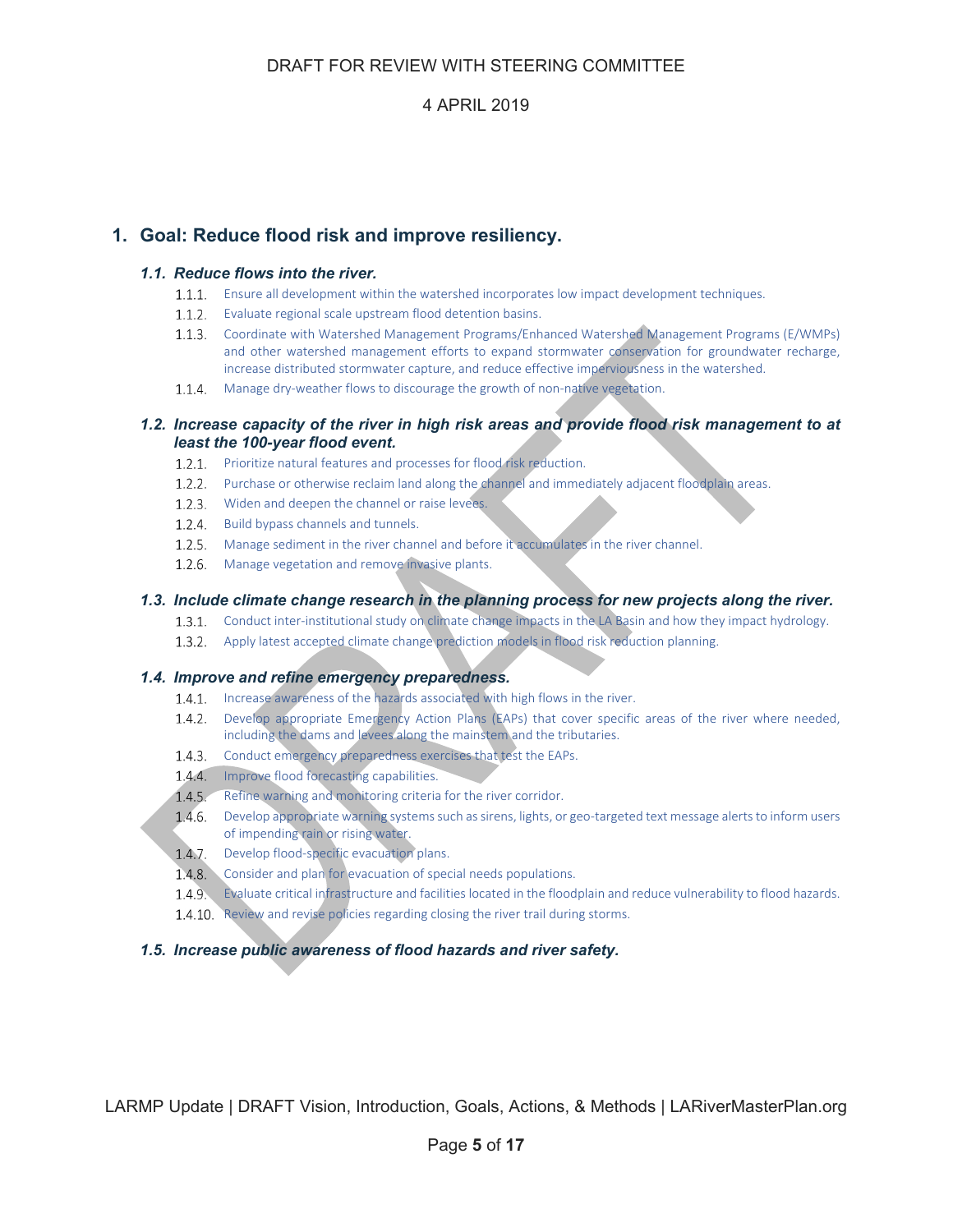# 4 APRIL 2019

- 1.5.1. Develop a website to assist in educating other agencies, cities, and the general public on river issues (including flood risk management and dangers posed by the river during floods).
- 1.5.2. Post consistent signage and communication about flood risk and river safety on bridges and access points.
- 1.5.3. Develop and implement an educational program on flood and river safety.
- 1.5.4. Encourage residents and businesses to consider purchasing flood insurance.

#### *1.6. Improve facility operations and maintenance.*

- Expand coordination between responsible agencies and consolidate responsibilities under the Flood Control District through divestiture to streamline O&M, facility management, funding, and permitting.
- 1.6.2. Review and update operations and maintenance protocols and best practices
- 1.6.3. Implement new technologies such as real-time monitoring, reporting, and controls.
- 1.6.4. Implement dam and levee safety programs that ensure the flood management infrastructure delivers their intended benefits while reducing risks to people, property and the environment through continuous assessment, communication and management.

#### *1.7. Implement regionally consistent floodplain management practices.*

- 1.7.1. Establish partnerships among the various levels of government to develop minimum floodplain regulatory requirements.
- 1.7.2. Update and improve the LA River hydrology.
- 1.7.3. Update and improve flood inundation mapping.
- 1.7.4. Manage floodplain development according to the National Flood Insurance Program.
- 1.7.5. Encourage only flood resilient projects in the floodplain.
- 1.7.6. Encourage buy back of areas within the floodplain.

the contract of the contract of the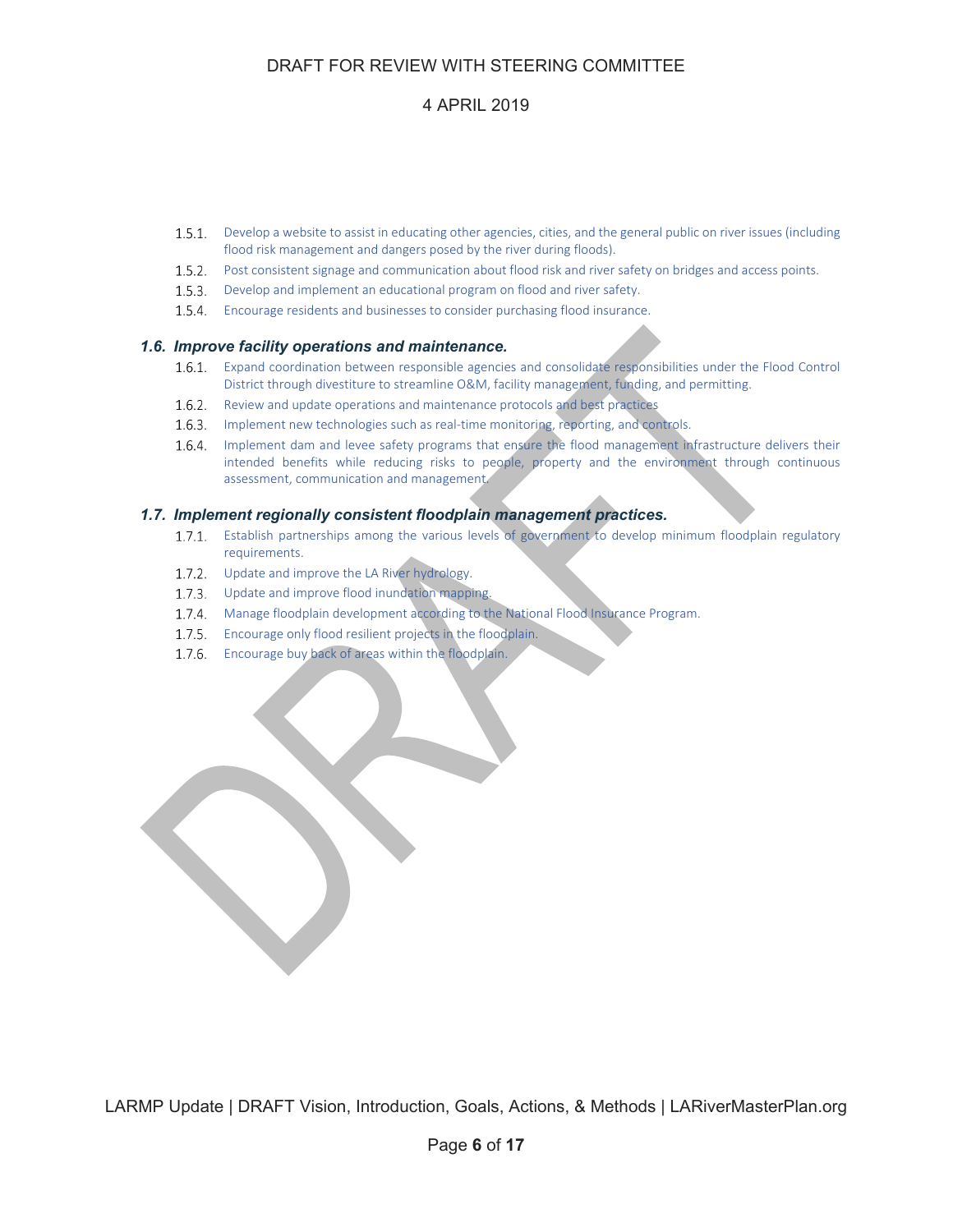# **2. Goal: Provide equitable, inclusive, and safe parks, open space, and trails.**

### *2.1. Create 51 miles of connected open space.*

- 2.1.1. Create a park setting along the entire river utilizing this plan's design guidelines.
- 2.1.2. Utilize river channel right-of-way and adjacent areas to increase park space.
- 2.1.3. Promote the river as a greenway spine of the larger LA County regional parks, multi-use trails, habitat, and open space network.
- 2.1.4. Use river areas to assist in ensuring all LA County residents live within a  $\frac{1}{2}$  mile of a park.
- Create two new regional parks south of Downtown LA and one new regional park west of Sepulveda Basin, while continuing the development of large regional parks currently underway.
- Provide amenities and experiences in existing and new park spaces that are not currently available at nearby parks and increase unique programming along the river corridor.
- 2.1.7. Preserve and create viewsheds along the river, between adjacent neighborhoods and the river, and from bridges over the river.
- 2.1.8. Secure ongoing and long-term funding for land acquisition, construction, and maintenance of additional recreational facilities.
- 2.1.9. Increase recreation uses within the corridor where compatible with ecological function.

### *2.2. Complete the LA River Trail so that there is a continuous bicycle and pedestrian route along the entire river, on both sides.*

- 2.2.1. In places where right of way is too narrow for a river trail, pursue easements on adjacent property to complete the trail or utilize bridges, platforms, or cantilevers.
- 2.2.2. Increase the extent of multi-use trails parallel to the river with separate paths for active transport, pedestrians, and equestrians in areas of high traffic.
- 2.2.3. Provide bicycle parking and encourage bicycle rental facilities along the river.
- Develop signage and curriculum that promotes the benefits of using the river trail for recreation and improved health.

### *2.3. Provide support facilities at a regular cadence along the length of the river, on both sides.*

- 2.3.1. Ensure there is a shaded place to rest every half mile, on average, along the river.
- 2.3.2. Ensure there is access to a public restroom every mile, on average, along the river.
- Ensure there is wayfinding information at river access points and every half mile, on average, along the river.
- 2.3.4. Supplement County facilities and services with concessionaire agreements for food, convenience item sales, recreation equipment rentals, recreation instruction, and guided tours.

### *2.4. Utilize unified design guidelines for adjacent parks and river amenities that are flexible enough to reflect the diversity of local communities.*

- 2.4.1. Encourage local jurisdictions to adopt this plan's design guidelines.
- 2.4.2. Require this plan's guidelines be followed for all projects permitted by the County, constructed on County property, or funded by the County.

### *2.5. Encourage compatibility of the river and adjacent land uses.*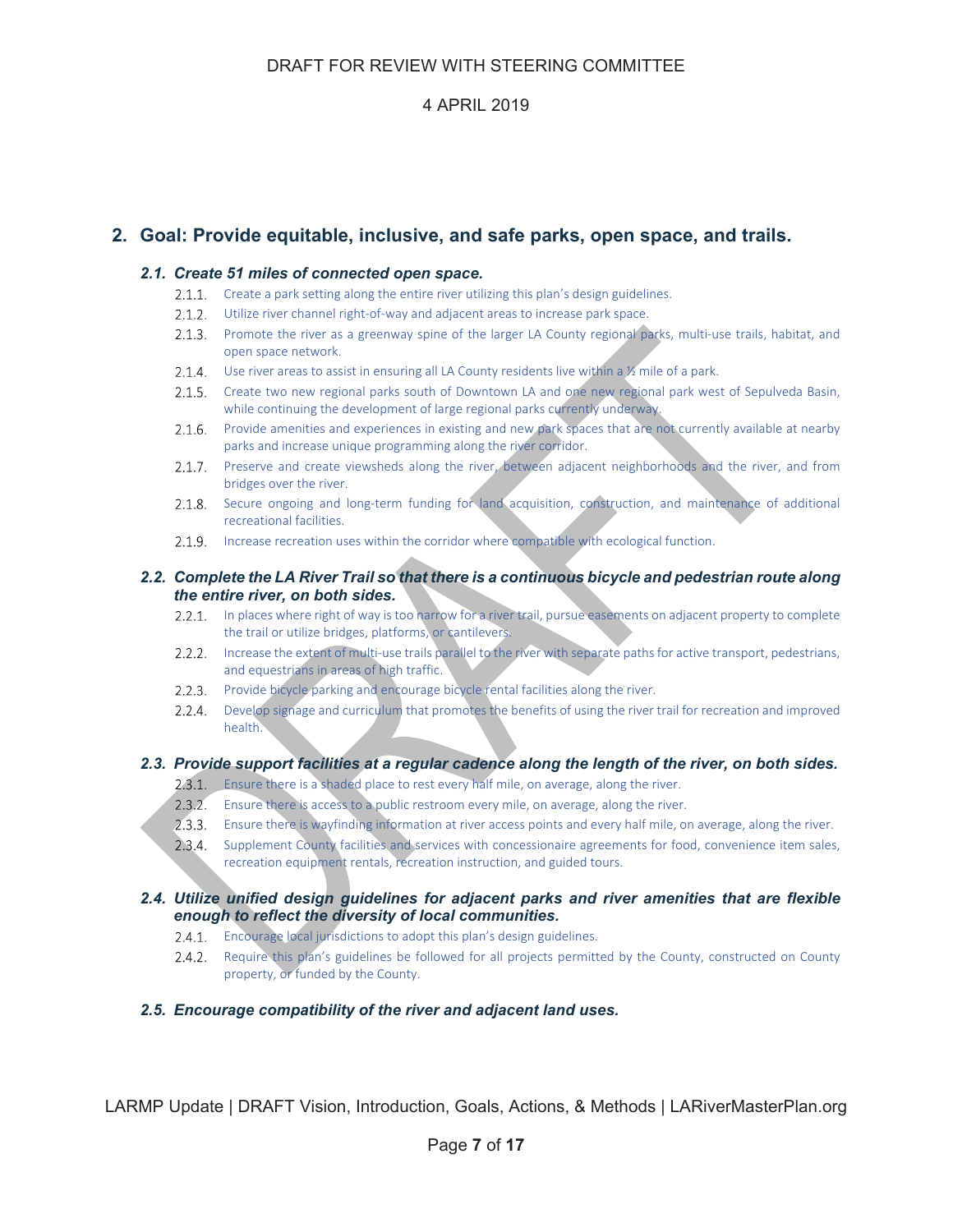# 4 APRIL 2019

- 2.5.1. Encourage the entire river channel and corridor to be zoned as open space.
- 2.5.2. Encourage the re-zoning of incompatible land uses adjacent to the river, where feasible.
- 2.5.3. Develop buffering strategies to mitigate air quality impacts of incompatible uses that are expected to remain adjacent to the river.
- Use County and local development and zoning review processes to ensure compatibility and, where feasible, add new river‐adjacent amenities.

#### *2.6. Repurpose single-use spaces, such as power-line easements, rail rights-of-way, or flood infrastructure, to serve multiple functions such as multi-use trails or habitat.*

- 2.6.1. Develop master agreements with utilities for easements to maximize use of ground space under overhead or above buried utility lines for parks, open space, and trails.
- 2.6.2. Discuss options to create multi-use space with private rail companies.
- 2.6.3. Foster opportunities for urban farming to encourage access to local healthy foods.

### *2.7. Promote life safety along the river.*

- 2.7.1. Improve safety signage, including what to do in an emergency.
- 2.7.2. Utilize this plan's consistent 51-mile marker system (0 at Long Beach, 51 at Canoga Park) to assist response teams in locating emergencies along the river.
- 2.7.3. Ensure anchor points for swift water rescue teams.
- 2.7.4. Remove hazards and dangerous objects from the river corridor.

#### *2.8. Promote public safety along the river.*

- 2.8.1. Coordinate with the River Rangers program.
- 2.8.2. Ensure adequate and consistent lighting along the river trail that complies with guidelines to reduce light pollution.
- 2.8.3. Ensure emergency phones are located along the river trail.
- 2.8.4. Utilize CPTED (Crime Prevention Through Environmental Design) principles in projects.
- Encourage adjacent neighborhood watch groups to include the river in their area of influence.
- 2.8.6. Consider the use of video monitoring systems in isolated locations.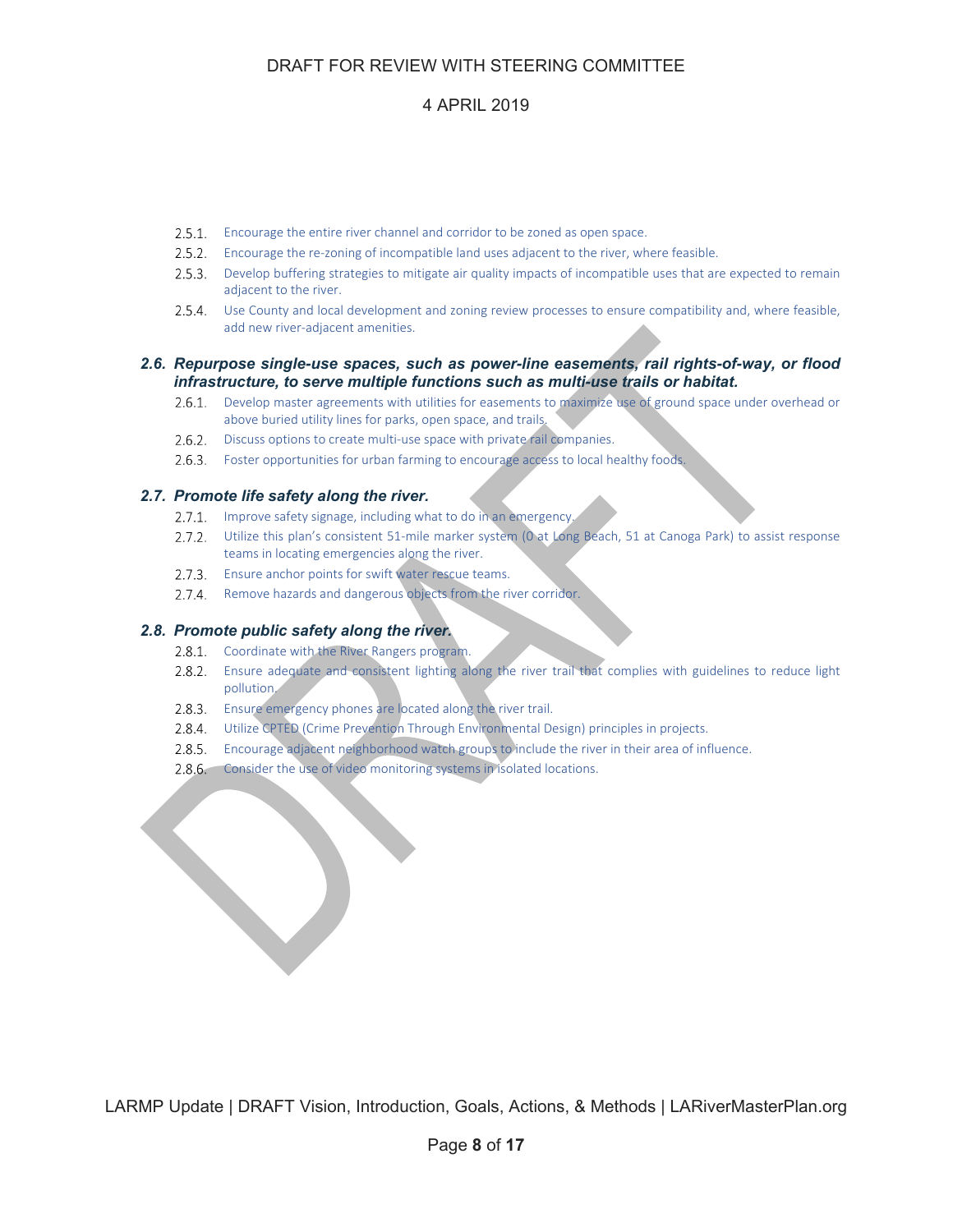# **3. Goal: Support healthy, connected ecosystems.**

### *3.1. Increase ecosystem function along the river corridor.*

3.1.1. Prioritize projects that include improvements to ecosystem function.

#### *3.2. Increase plant species biodiversity and focus on the use of local California native plants in and around the river corridor.*

- 3.2.1. Develop reach specific plant species guidelines related to ecological zones along the river with keystone species to create desirable ecosystems.
- 3.2.2. Consider long-term trends, such as population growth, climate change, future water regimes, resiliency, and sustainability, to create adaptive and dynamic biodiversity plans that are resilient to the urban context.
- Incentivize the creation of nurseries along the river that can supply native plants for new, large river parks.
- Develop plant palettes that make the river a planned reserve for plant biodiversity as climate changes.
- Actively manage and remove invasive species from the river corridor and adjacent areas.

#### *3.3. Create a connective network of habitat patches and corridors to facilitate the movement of wildlife and support a diverse ecological community.*

- 3.3.1. Identify and utilize key sections of the river corridor itself to increase habitat areas.
- Create habitat "stepping stone" patches in areas that are densely developed and do not have existing significant ecosystem functions.
- 3.3.3. Promote the creation of linkages between upland and riparian ecosystems.
- Promote the creation of vegetated buffers at the edges of existing significant habitat areas as well as between habitat areas and vehicular areas.
- 3.3.5. Protect and enhance existing desirable ecosystems.
- Support, in parallel with regional efforts, a reach specific regime for low flows in the river that contributes to ecological function.
- Plant a continuous greenway of trees for increased cooling, forage, and roosting and nesting habitat.

### *3.4. Encourage cities along the river to adopt sustainability strategies.*

- 3.4.1. Provide technical assistance to cities seeking to develop or improve sustainability or climate plans.
- Encourage cities to require LEED certification, ENVISION, or comparable standards, for public projects.

### *3.5. Use environmentally responsible practices for operations and maintenance of the river channel and adjacent lands.*

- 3.5.1. Train maintenance staff to work with native ecosystems.
- Ensure pest management and vector control isincorporated early during project development and coordinated with the Greater LA County Vector Control District.
- 3.5.3. Adopt Integrated Pest Management (IPM).
- 3.5.4. Limit pollution through the use of zero emission maintenance equipment.
- Support the development of soil systems that can improve soil moisture retention and plant health.
- 3.5.6. Support water conservation strategies within the channel to balance water supply needs between municipalities, ecosystems, and recreation.

### *3.6. Use the river corridor as a living laboratory.*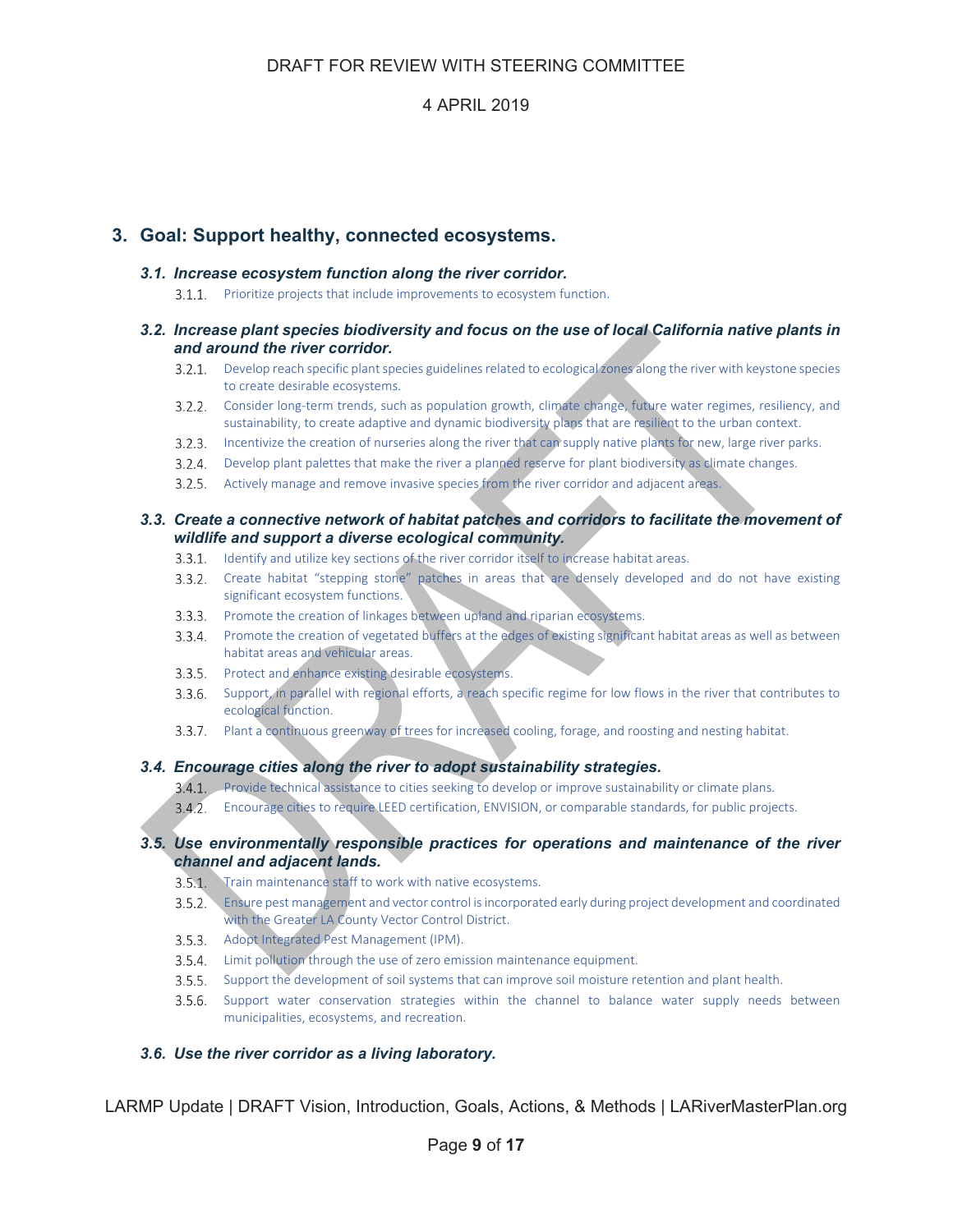# 4 APRIL 2019

- Use pilot projects to promote innovation, such as methods for localized air pollution mitigation, renewable power generation, natural solutions to water quality and runoff attenuation, increasing plant biodiversity, monitoring native plants and wildlife, and the production of sustainable local resources.
- 3.6.2. Establish an annual awards program to recognize exemplary projects along the LA River.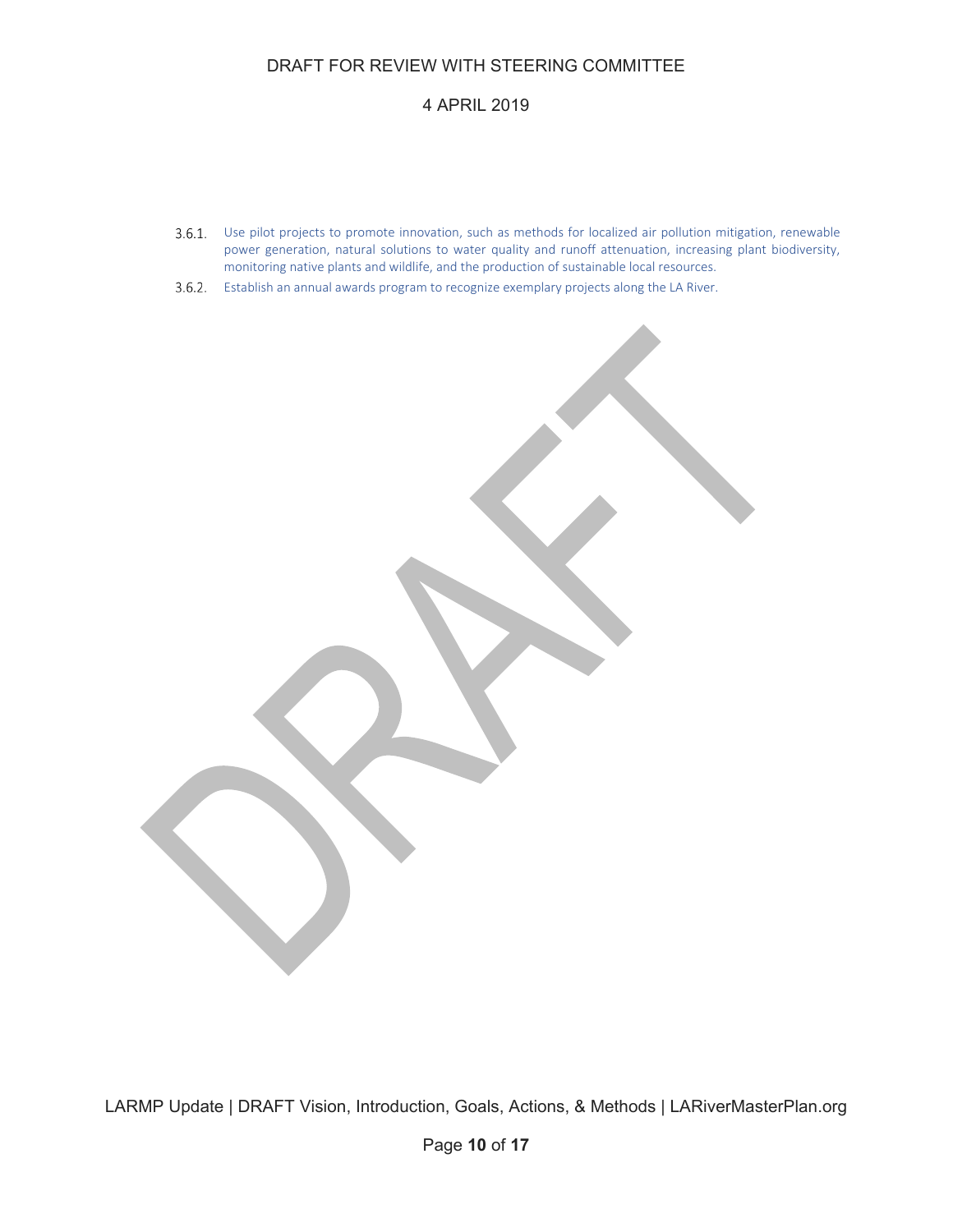# **4. Enhance opportunities for equitable access to the river corridor.**

### *4.1. Create welcoming access points and gateways to the LA River Trail to optimize physical access along its length, on both sides.*

- 4.1.1. Make the river trail and access points universally accessible and inclusive.
- 4.1.2. Prioritize access projects for areas with limited access or areas that need improvements to existing access points.
- 4.1.3. Prioritize access projects near schools, libraries, and parks.

### *4.2. Increase safe transportation routes to the river.*

- 4.2.1. Provide pedestrian and bicycle connections across the river every half-mile.
- 4.2.2. Require all new pedestrian or road bridges over the river to provide pedestrian and bicycle access to the river trail.
- 4.2.3. Provide continuous pathways between the river and nearby recreation spaces.
- Encourage cities to adopt complete streets policies to better connect neighborhoods to the river.
- 4.2.5. Increase the extent of multi-use trails that connect to the river with separate paths for active transport, pedestrians, and equestrians.
- 4.2.6. Coordinate with transportation planning to enhance public transit to and along the river.
- Coordinate with transportation planning to encourage all transit lines that cross the river to have stops that provide access to the river trail.
- 4.2.8. Promote the use of public transportation to connect to the river trail.
- 4.2.9. Develop informational materials and signage that highlight the river as an alternative to other modes of transportation to major job centers and destinations.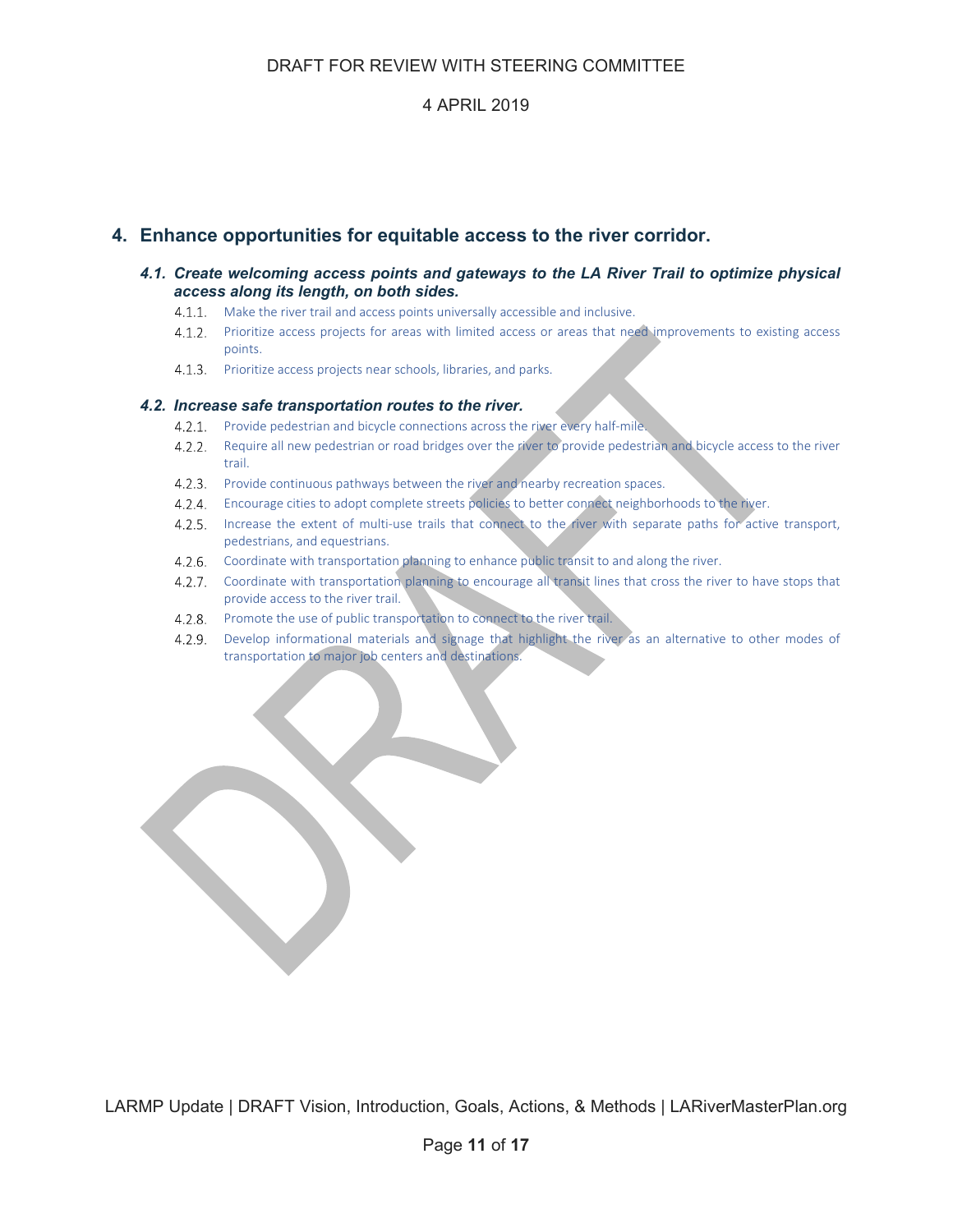# **5. Goal: Embrace local arts and culture.**

#### *5.1. Develop a comprehensive 51-mile arts and culture corridor along the river.*

- Encourage incubation of local talent through commissions for local artists.
- 5.1.2. Secure reliable funding for art and cultural projects along the river.

### *5.2. Integrate artists, cultural organizations, and community members in planning processes and project development along the river.*

- 5.2.1. Create a framework for ongoing arts and cultural asset mapping with research developed over a one year period to identify preliminary resources and opportunities along the 51 miles of the LA River.
- 5.2.2. Share, monitor, and cultivate the asset mapping on an interactive platform on the LA Department of Arts and Culture website and help reaffirm and build the LA River community as a vital and growing County resource.
- Use both quantitative and qualitative data wherever possible in planning arts and cultural activities along the river.

### *5.3. Galvanize the LA River cultural identity.*

- 5.3.1. Create opportunities for cultural gatherings, art, and performance along the river.
- 5.3.2. Actively promote river spaces to local groups and communities as available for their use.
- 5.3.3. Streamline the permitting process for permanent art along the river.
- Streamline the permitting process for holding events and performances along the river.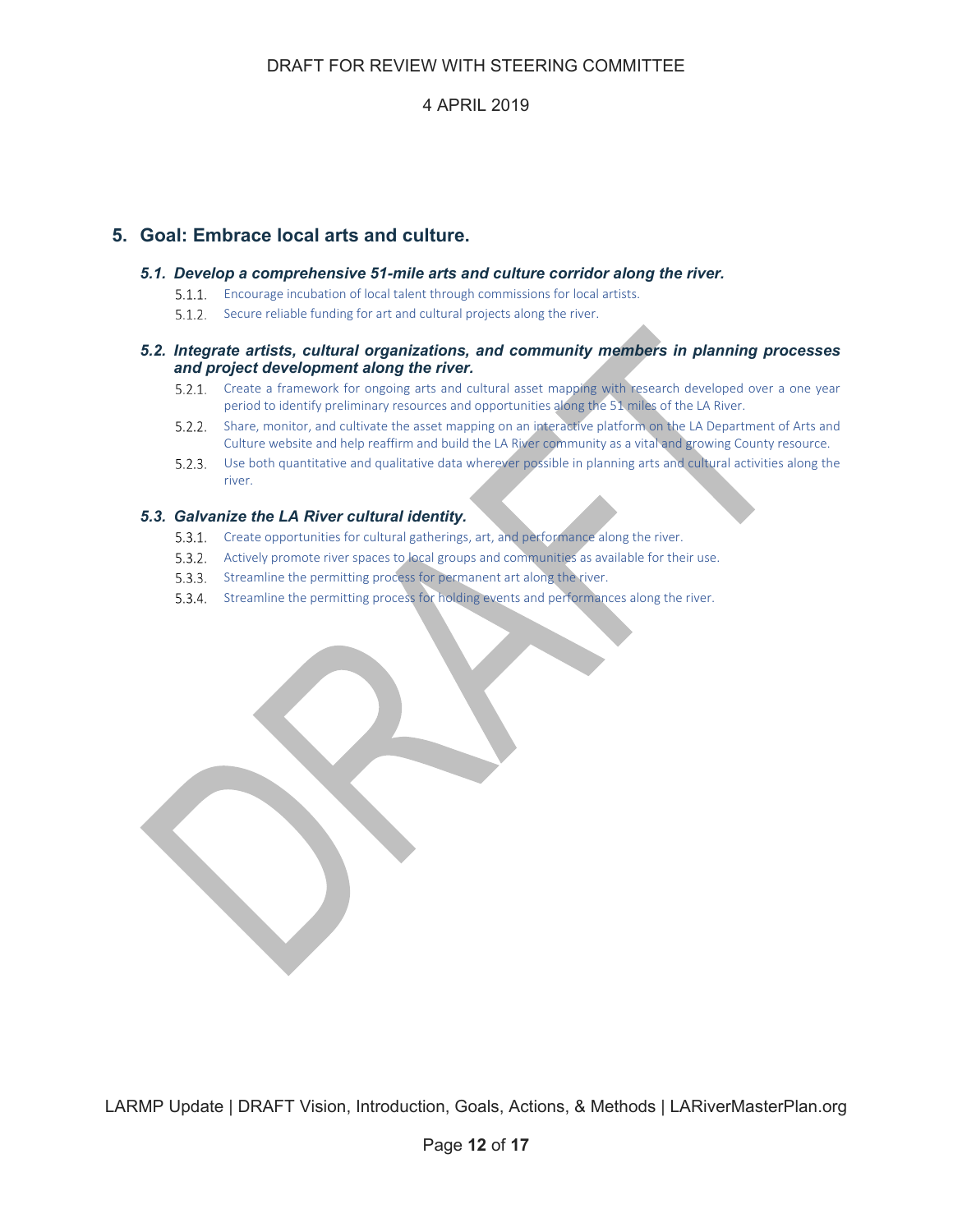# **6. Goal: Address potential adverse impacts to housing affordability and people experiencing homelessness.**

### *6.1. Create a forum for the coordination of housing and community stabilization strategies.*

6.1.1. To ensure oversight and implementation of housing and community stabilization strategies, establish an LA River Housing Affordability Task Force that includes representatives from the County and river adjacent cities, as well as key community stakeholders.

### *6.2. Require a housing impact assessment be completed as part of the planning for all sizable river improvement projects*

- Develop an assessment tool to evaluate whether projects are likely to significantly impact housing affordability.
- 6.2.2. Prior to committing County resources to river projects require completion of a concise assessment of affordable housing needs and opportunities including:
	- analysis of the potential impact of the proposed project on housing affordability and displacement.
	- summary of existing affordable housing programs and projects serving the community.
	- a 'community roadblock analysis' which identifies local barriers to approval of supportive housing in the surrounding community.
	- a list of specific sites which could be appropriate for development of supportive housing for persons experiencing homelessness.
	- an affordable and supportive housing strategy outline tailored to the local needs and opportunities.

#### *6.3. Increase units of affordable housing within one mile of the river.*

- Encourage a mix of supportive housing, affordable rental, and affordable homeownership units in both new construction and preservation buildings.
- Expand the LA County Community Development Commission's Home Ownership Program (HOP) to provide additional affordable homeownership opportunities in river adjacent communities.
- Publicly report on the progresstoward this goal annually through the LA River Housing Affordability Task Force.

### *6.4. Develop an affordable housing trust, land bank authority, or similar organization to strategically purchase land along the river and hold it for future development as affordable housing.*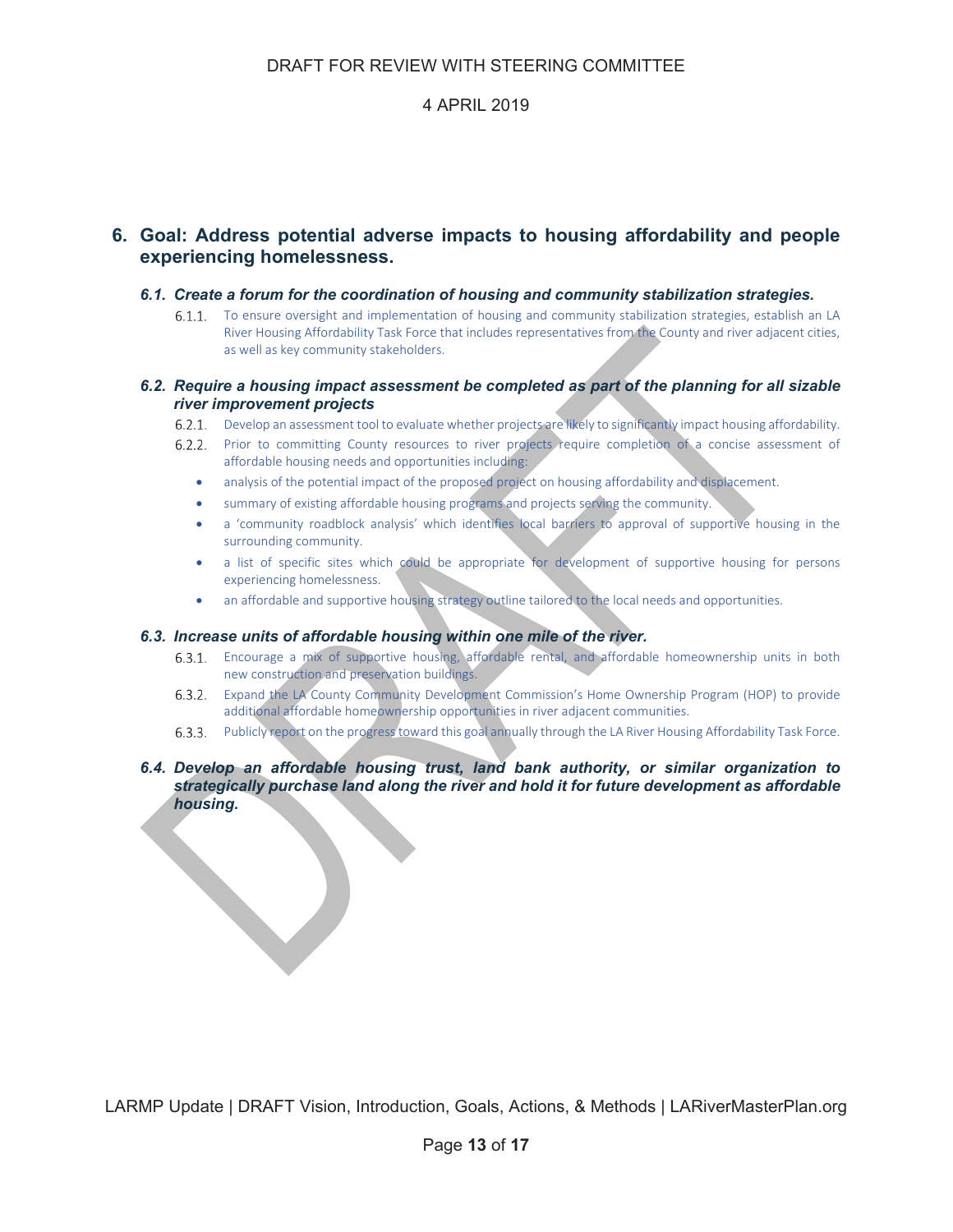# 4 APRIL 2019

#### *6.5. Secure funding for affordable housing in parallel with funding for river projects.*

- As new financing tools are created to fund river improvements, seek opportunities to set aside a portion of  $6.5.1.$ funding to support land acquisition and affordable housing whenever possible. While many infrastructure financing sources will not allow use for affordable housing, using a portion of river specific funding for housing, when possible, can leverage additional affordable housing financing and expand the amount of affordable housing built adjacent to the river.
- Explore the use of Enhanced Infrastructure Financing Districts (EIFDs) or other tax increment financing mechanisms to fund affordable housing along the river.
- Leverage existing housing subsidiesto finance permanentsupportive housing for people formerly experiencing homelessness on key sites adjacent to the river.
- 6.5.4. Require all residential projects with a commitment of County resources, such as funding or land, to set aside at least 25% of the units to be affordable to extremely low, very low, and low-income households.

#### *6.6. Help protect the affordability of existing stable neighborhoods through the promotion of community ownership of land.*

- 6.6.1. Create a 'start up' fund to provide modest grants to support the development of local community land trust organizations (including land trusts sponsored by existing community organizations).
- 6.6.2. Provide technical assistance grants to promote the creation of community land trusts.

#### *6.7. Support stronger tenant protection policies along the river.*

- 6.7.1. Develop resources and inform tenants living adjacent to river improvement projects about the availability of counseling services available through LA County Department of Consumer and Business Affairs.
- $6.7.2.$ Develop resources and provide technical assistance to encourage cities to adopt stronger tenant protection policies, including rent stabilization and just cause for evictions.

#### *6.8. Support persons experiencing homelessness along the river by coordinating outreach and by building new permanent supportive housing.*

- 6.8.1. Identify sites for permanent supportive housing within 1 mile of the river.
- Coordinate and support existing efforts of the County's coordinated homeless outreach system and their work along the LA River.
- Connect persons living in or near the river to the coordinated entry system for access to housing opportunities for which they are eligible.
- Build on the platform provided through Measure H to support more local cities in developing proactive homeless support programs and policies.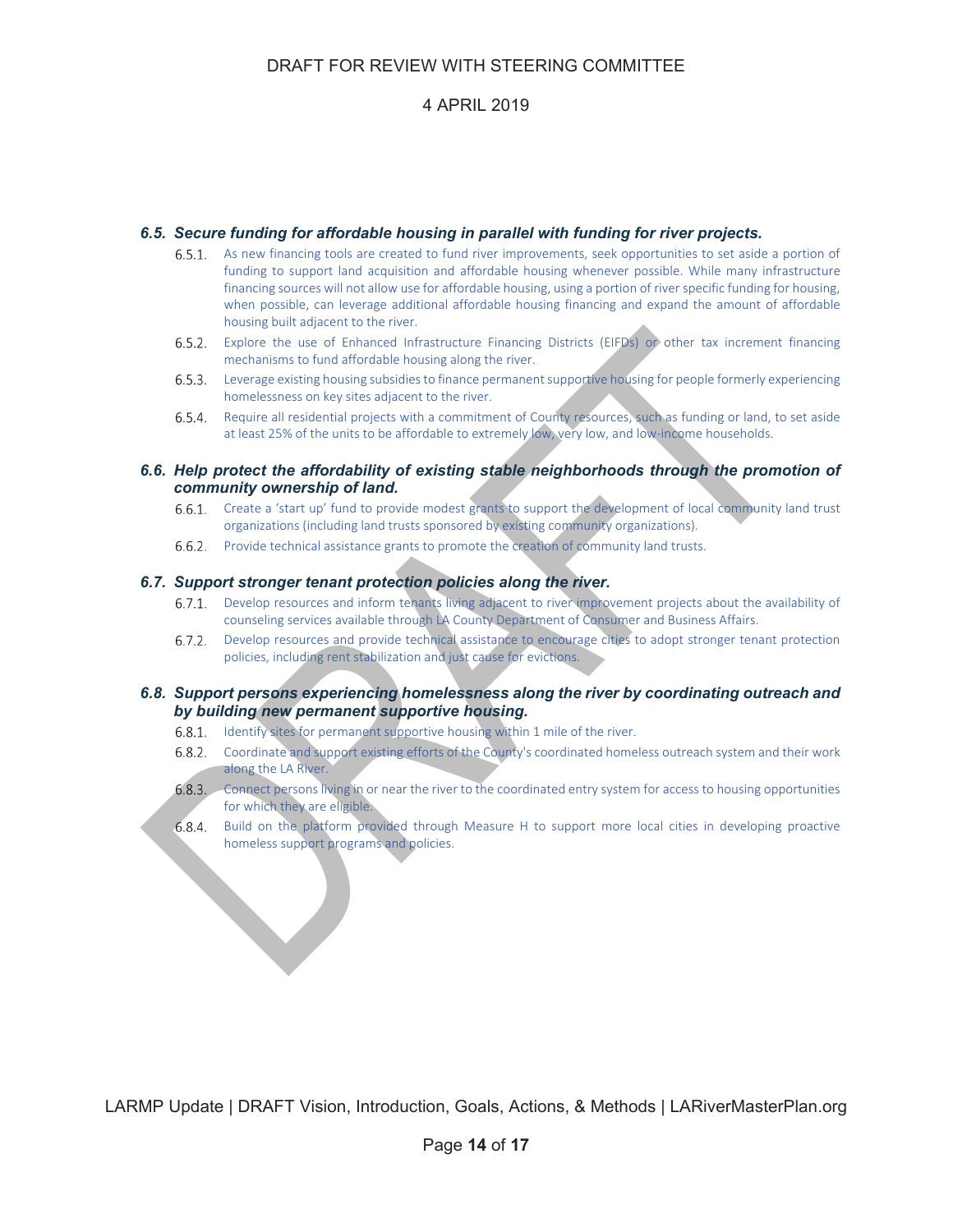# **7. Goal: Foster opportunities for continued community engagement, development, and education.**

#### *7.1. Provide spaces for people of all ages and abilities to learn about the ecology, hydrology, engineering, and cultural and natural history of the river and its watershed.*

- 7.1.1. Install interpretive signage, cultural markers, interactive displays, or other media.
- 7.1.2. Create outdoor classroom spaces that can be used by schools.
- Prioritize connectivity to the river from schools, cultural centers, and other education facilities.
- *7.2. Develop educational materials for people of all ages to learn more about the history, present, and future of the river corridor and natural resource protection.* 
	- Develop sample curriculumsfor teachers of students of different ages to use when bringing their classes to the river.
	- 7.2.2. Develop self-guided educational tours.

### *7.3. Engage populations indigenous to the region to celebrate and document the river's role in indigenous culture.*

#### *7.4. Promote the river as an economic asset to surrounding communities.*

- Utilize local resources and workforce to design, build, operate, and maintain projects, art, and amenities along the river, where possible.
- 7.4.2. Work with homeless service providers to identify opportunities to train and match individuals experiencing homelessness with jobs or other vocation training.
- Encourage local businesses and river‐related groups to engage youth in internships related to the river.

#### *7.5. Improve the interface between the river corridor and adjacent communities.*

- 7.5.1. Visually enhance river boundaries.
- Encourage river‐adjacent development to orient its "front door" toward the river and public transportation.
- 7.5.3. Integrate cultural markers and signage.
- 7.5.4. Continue to solicit input from communities along the river throughout implementation of this plan and hold community meetings to update residents on the progress of plan implementation.
- Require that County funded infrastructure and open space projects engage local residents and community stakeholders in planning.
- $7.5.6.$ Ensure the physical design of river improvements is consistent with the physical and social character and culture of each neighboring community.
- 7.5.7. Identify community vulnerabilities and associated impacts with regard to river improvement projects.
- Develop a mitigation strategy for identified threats to community and resident stability, particularly forces of economic displacement.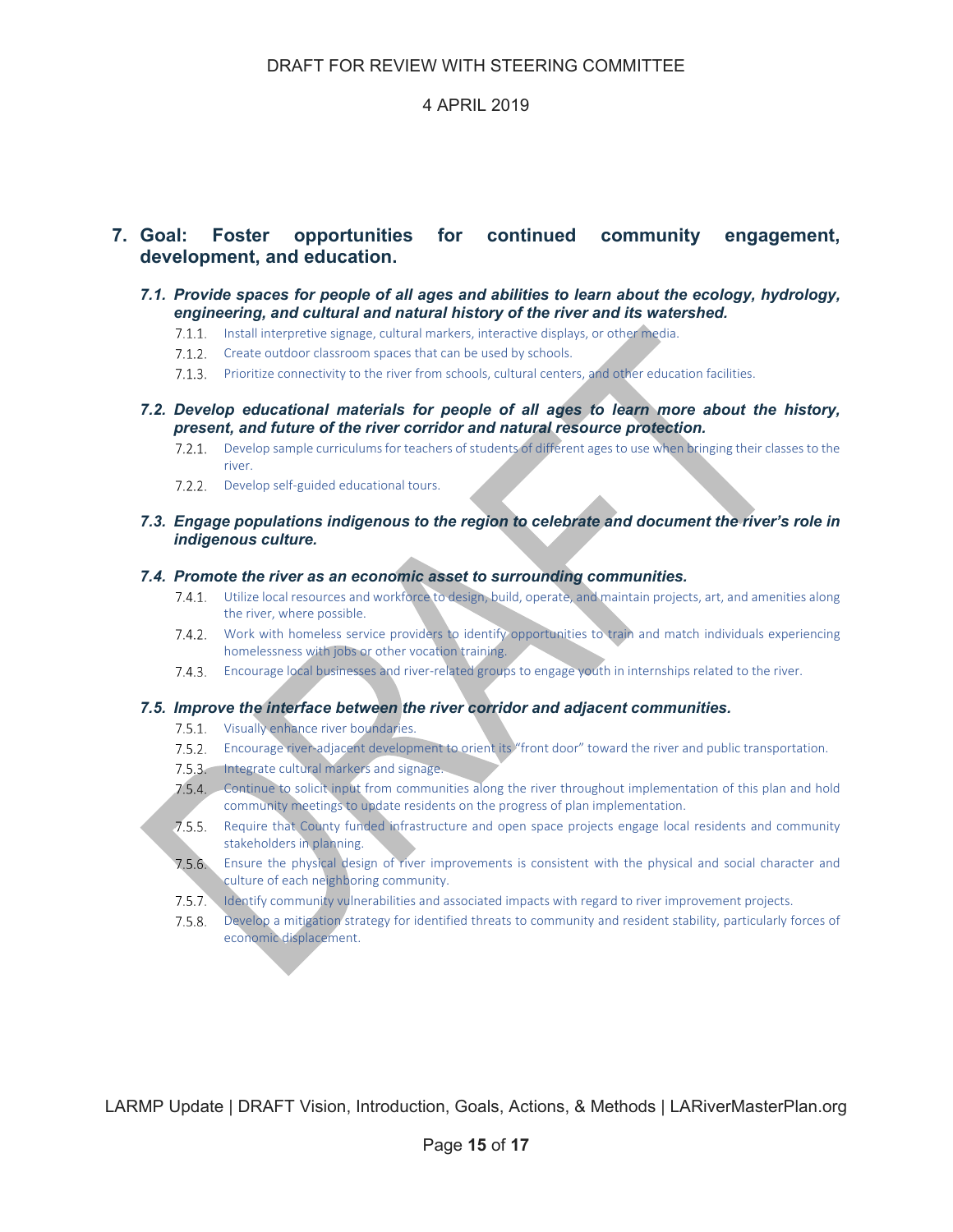# **8. Improve local water supply reliability.**

#### *8.1. Capture and treat stormwater and dry weather flows before reaching the river for groundwater recharge, direct use, or release for downstream beneficial uses.*

- 8.1.1. Encourage water capture and direct use on public and private properties.
- 8.1.2. Provide incentives for private property owners to capture and treat stormwater on site.
- 8.1.3. Coordinate dry-weather flow efforts among jurisdictions and along the tributaries and other sub-watersheds.
- 8.1.4. Implement stormwater capture projects in the Upper Los Angeles River area.
- 8.1.5. Implement stormwater capture projects in the Lower Los Angeles River area.

### *8.2. Divert and treat stormwater and dry weather flows within the river for groundwater recharge, direct use as recycled water, and to supply water for parks and ecological areas.*

- 8.2.1. Implement a direct diversion and treatment project for recharge in the Central Basin.
- 8.2.2. Implement a direct diversion and treatment project for use as recycled water.
- Encourage direct diversions from the channel for use in river adjacent parks and ecological areas.

#### *8.3. Employ and encourage efficient water use.*

- 8.3.1. Conduct an inter-institutional study on climate change impacts to water supply planning in the LA Basin.
- 8.3.2. Apply the latest accepted climate change prediction models to water supply planning.
- Encourage households and neighborhoods to adopt best practices in water management.
- 8.3.4. Provide incentives for new projects to utilize Waterwise methods.
- 8.3.5. Encourage water conservation, water use efficiency measures, and the use of recycled or on-site collected water for irrigation in new developments, retrofit projects, parks, and ecological areas.